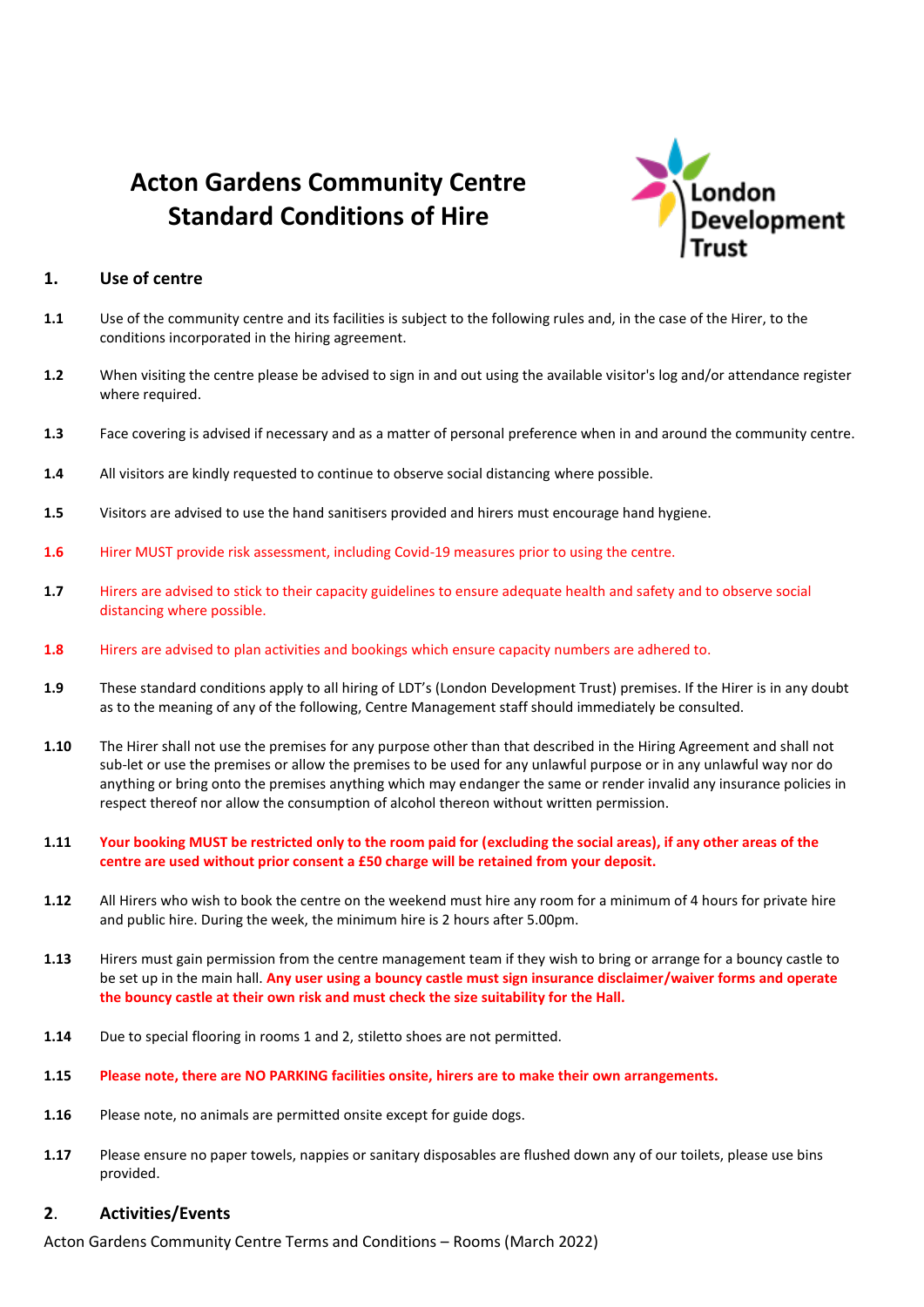#### **2.1 In accordance with government guidelines, the centre is open for events.**

# **3. Age**

**3.1** The Hirer, not being a person under 18 years of age, hereby accepts responsibility for being in charge of the premises at all times when the public are present and for ensuring that all conditions, under this Agreement, relating to management and supervision of the premises are met.

# **4. Maximum Capacity**

**4.1** Room capacities have been reviewed to ensure the health and safety of users. The figures showing on each of the room should on account be exceeded.

| <b>ROOM</b>                       | <b>MAXIMUM CAPACITY</b> |                 |
|-----------------------------------|-------------------------|-----------------|
|                                   | <b>SEATED</b>           | <b>STANDING</b> |
| *MAIN HALL                        | 120                     | 130             |
| **ROOM 1                          | 30                      | 35              |
| **ROOM 2                          | 30                      | 35              |
| <b>*ROOM 1 &amp; 2 COMBINED</b>   | 60                      | 70              |
| <b>KITCHEN 1</b>                  | <b>NA</b>               | 6               |
| <b>KITCHEN 2</b>                  | NA                      | 6               |
| <b>SOCIAL AREA</b>                | 20                      | 20              |
| 1 <sup>st</sup> floor SOCIAL AREA |                         | 12              |

# **5. Centre Opening Hours**

- **5.1** The Centre Office current normal hours are from 9am to 5pm weekdays. Outside these hours, a centre worker will be onsite. Please note due to the current public health crisis the centre reserved the right to operate a flexible opening and closing time. Please check timings with reception before making your booking.
- **5.2** The Centre is not usually available to hire on Public Holidays. Hirers will be informed of availability before making their booking.
- **5.3** The Centre will be open and closed for private events/public events as per the agreed booking times of the hire agreement on the booking form completed by the hirer.
- **5.4** The Centre must be by the terms of its lease and in consideration of Insurance be closed no later than 11pm Monday to Saturday and 9pm on Sundays. If a hirer stays beyond this time, they will lose their deposit as per the centre managers' discretion.

# **6. Security Procedure**

- **6.1** A Centre worker will be responsible for opening and closing the Centre for Hirers outside of normal office hours. The Hirer is not permitted to enter their hired room outside of their allocated hours. Any breach of these conditions may lead to further charges to the Hirer and may cause the end of the Hirer's right to use the Centre.
- **6.2** Hirers using the Centre outside normal office hours must ensure that no unauthorised persons are admitted into the Centre. The Hirer and the Centre worker are responsible for ensuring that all windows and doors in the room they use are securely locked before leaving.
- **6.3** CCTV will operate at the Centre and in the immediate external areas.
- **6.4** Visitors to the centre must leave promptly at the end of their event or activities. No waiting is permitted on the premises.

# **7. Booking start and finish times**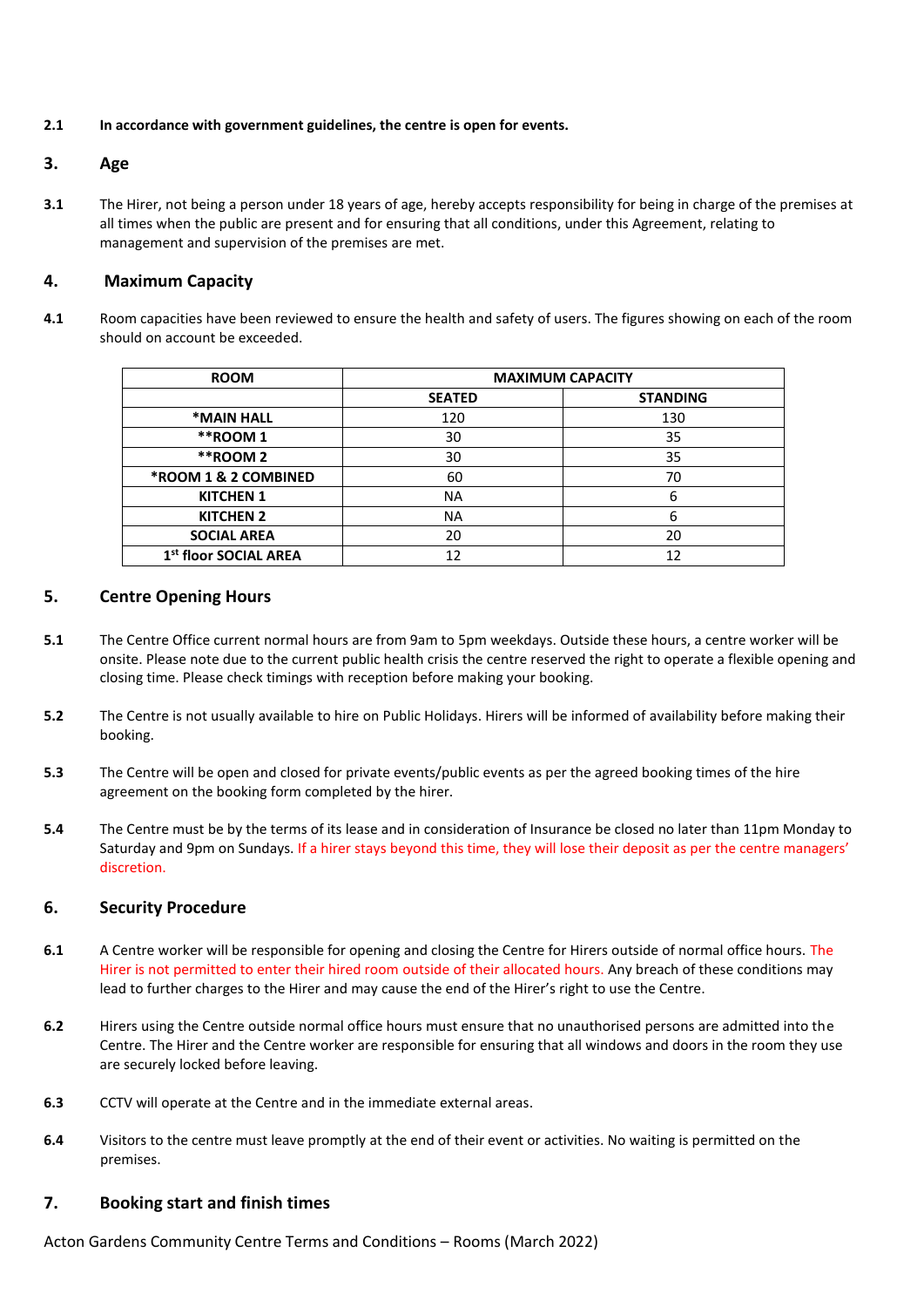**7.1** The Hirer must be aware of start and finish times of their hire and must not exceed them. If you arrive late for your

#### booking **this time will not be added to your agreed finish time.**

- **7.2 The Hirer must include the time needed for set up and clear down prior to and after the event in their booking**. Your event must start and finish of the allotted time you hired for. For example; 2-9.30pm, if you need an hour to set up, you need to include this in your booking. Failure to do so will mean the Centre cannot guarantee you this time**.**
- **7.3** In relation to 6.2, all music must be switched off **One Hour** before your event finishes, to ensure that vacating and packing of your event can be done on time. I.e. event finished at 9.30pm, music must be off by 8.30pm, same for earlier events; if they finish at 8pm, music must be off by 7pm.
- **7.**4 **If the Hirer has not vacated the building by the agreed time, this will result in further charges and may result in a loss of their deposit.**

# **8. Applying for use of the Centre**

- **8.1** All bookings for a facility within the Centre must be made to Centre Management staff, by filling out and signing the Centre's appropriate booking forms. All bookings are at the discretion of LDT (London Development Trust).
- **8.2** The Hirer, having signed the form, undertakes to comply with the Hire Agreement. Completion of the application does not necessarily mean approval will be given. Approval will be given in writing once a deposit has been accepted by Centre Management staff.
- **8.3** We advise all Hirers to book as far in advance as possible to maximise the chance of the Centre being available for hire.
- **8.4** The Hirer will only be able to use the Centre at the agreed time and must arrive no earlier than 15 minutes beforehand. If their hire times need to change, the Hirer must notify Centre Management staff who will update their fees accordingly.
- **8.5** LDT LONDON DEVELOPMENT TRUST reserves the right to refuse an application where the Centre cannot accommodate the requirements of the Hirer; or the activities are considered a risk to the public order; or the Hirer's use would risk alienating existing users or the local community.
- **8.6** Until the appropriate booking form has been signed and deposit given, bookings cannot be guaranteed.

# **9. Applying for regular use of the Centre**

- **9.1** Regular use is defined as booking at least ten dates at regular intervals (to be called 'Regular Hirer' in this document).
- **9.2** All Regular Hirers can block book dates for a maximum of 3-month periods. 3 weeks before the last booked date, the regular hire user must get in contact should they wish to block book a further 3 months. They must send a completed booking form along with any other documents that are necessary via email or letter. We will confirm in writing via email or letter should we accept the next set of blocked booked dates.
- **9.3** Please note that regular hirers are required to pay **one-month security deposit and one month rent in advance**.
- **9.4** Please note that a monthly cleaning charge will be added to your invoice, this will be calculated depending upon the frequency of your regular bookings.
- **9.5** We do ask all regular hirers to be flexible when they can be regarding times and dates for their bookings.
- **9.6** The centre does not offer storage facilities, but where the centre has made reasonable accommodation items will be stored at owners' risk.
- **9.7** From time to time, Centre Management staff will review Regular Hirers' activities and reserve the right to stop bookings immediately where either the Hire Agreement has been broken, or the activities of the groups no longer relate to the
- Acton Gardens Community Centre Terms and Conditions Rooms (March 2022)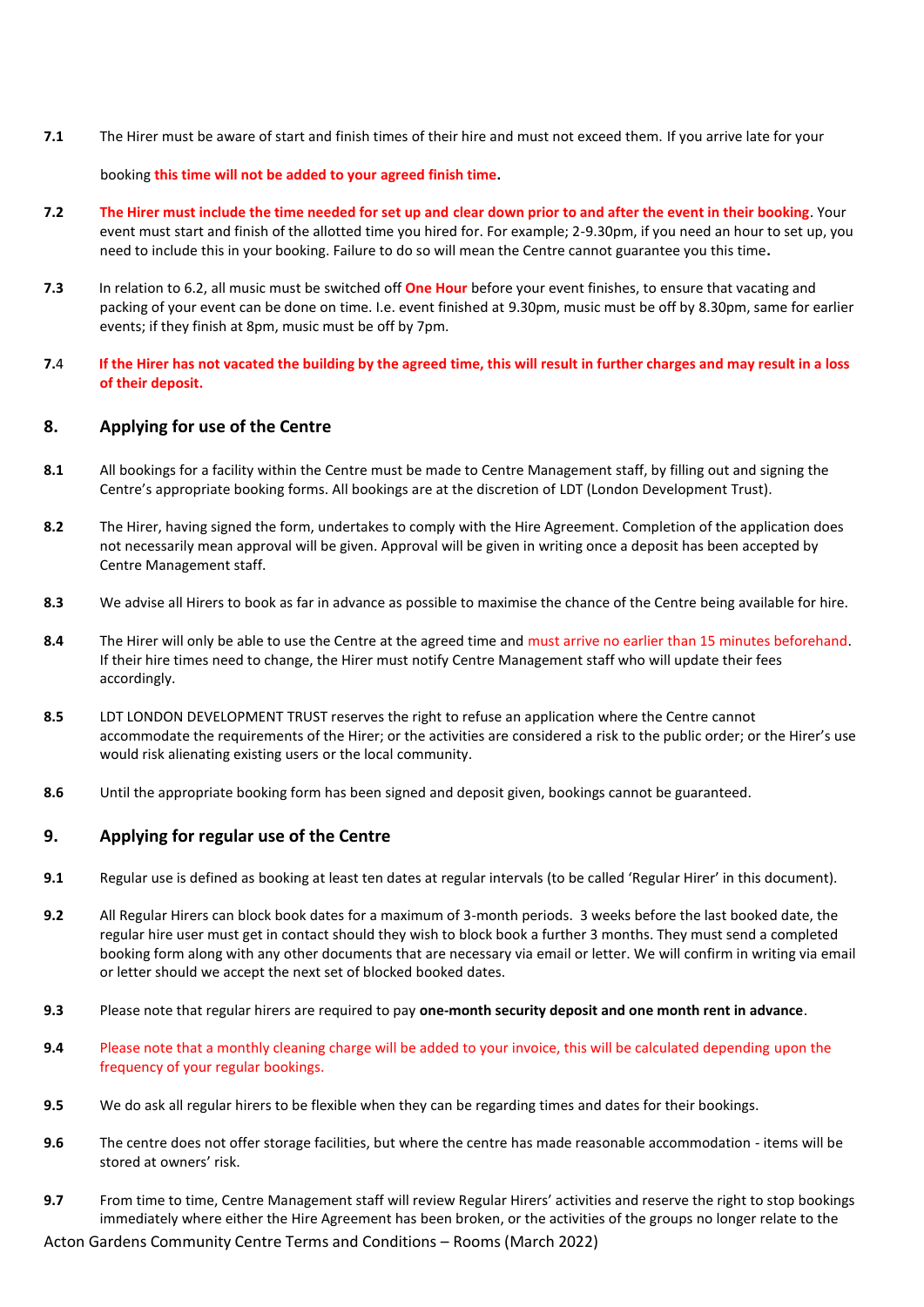aims and priorities of the Centre. Full reasons for a decision will be provided to the Hirer who will have an opportunity to appeal the decision with the LDT LONDON DEVELOPMENT TRUST CEO whose decision is final.

- **9.8** Regular hirers are advised to continue to keep a detailed log of people attending their sessions; This requirement is to help with information sharing where necessary.
- **9.9** Hirers must wipe tables, chairs and any equipment used after their sessions.

# **10. Cancellations**

- **10.1** LDT reserves the right to cancel bookings when required for use as a Polling Station; or when in the opinion that the state of the facility is such that it is not safe or unfit for the intended use. In this event, the Hirer will not be charged, and fees paid in advance will be refunded.
- **10.2** LDT reserves the right to cancel any booking made when the same is required for reasons of national or district emergency. In the event of this occurring, any hire charge will be returned in full, but the Centre will not be liable for any loss incurred by the Hirer.
- **10.3** The Hirer hereby agrees to accept the decision of the Centre and to have consented to the cancellation and to have no claim at law or equity for any loss or damage caused by the cancellation.

#### **11. Payments**

- **11.1 To guarantee their booking, the Hirer must pay a deposit (see 12).**
- **11.2 Hirers undertake to pay in advance for all bookings made by them or on their behalf. Hirers will receive written notice to pay the full fee of their booking within 14 days or 30 days as agreed after receiving the deposit to confirm your booking. This must be paid before the due date of the invoice.** LDT reserves the right to cancel a group's use of the Centre if fees are not paid within this timeframe.
- **11.3** We accept cash, BACS transfers, and debit cards.
- **11.4** If you would like to use a debit card to make a payment, there is an additional charge of 50 pence with every transaction.
- **11.5** Unfortunately we are not able to accept any payments made by cheque.
- **11.6** Prices are correct at time of print but may be subject to change. We do not charge VAT.
- **11.7** Regular Hirers will be invoiced monthly, unless agreed otherwise with Centre Management staff.

# **12. Deposit**

**12.1. The purpose of a deposit is to cover unexpected damage and eventual cleaning costs as a direct result of a Hirer using the Centre. The deposit values can be found below (correct at March 2022).**

| <b>ROOM</b>                    | <b>DEPOSIT</b> |
|--------------------------------|----------------|
| <b>MAIN HALL</b>               | £200           |
| ROOM 1                         | £100           |
| ROOM <sub>2</sub>              | £100           |
| <b>ROOM 1 &amp; 2 COMBINED</b> | £200           |
| <b>KITCHEN 1</b>               | £100           |
| <b>KITCHEN 2</b>               | £100           |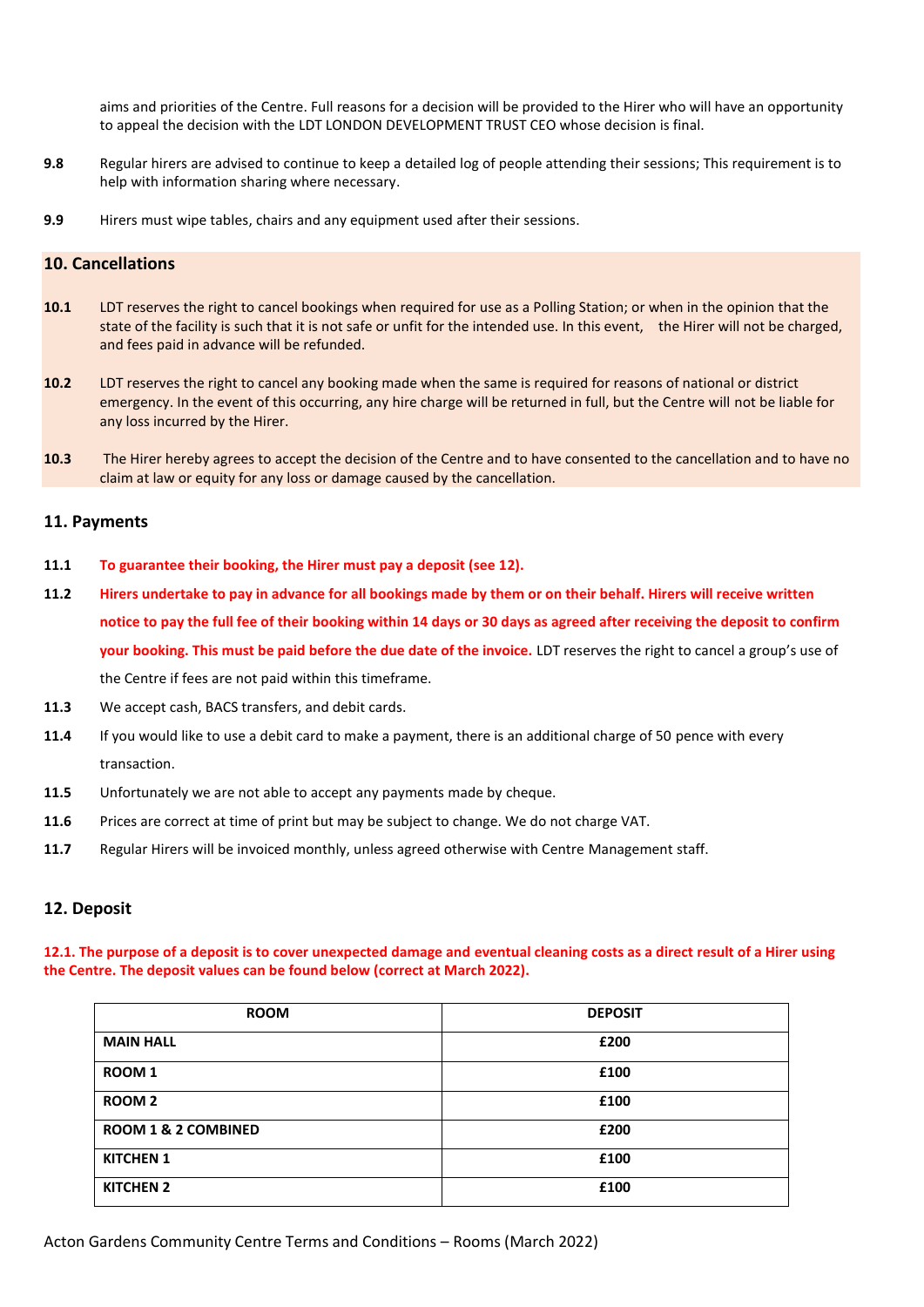| <b>SOCIAL</b><br><b>AREA</b> | £100 |
|------------------------------|------|
|                              |      |

- **12.1.1 A booking is not confirmed until the deposit is paid in full, for any Hirer using the Centre. Arrangements will be made for the refund of the deposit on receipt of advice that the Hirer no longer needs the space and providing the terms of this Agreement have been upheld.**
- **12.1.2 Deposits refund**: The deposit will be refunded within 30 days after the hirer provides their bank details, this will be dealt by the accounts departments of LDT.

## **13. Cancellation Fees**

- **13.1** Hirers must advise Centre Management staff in writing no less than 1 month prior to any cancellations to their bookings. Less than 1 months' notice will result in full or partial loss of the total booking fee. This will be calculated by the length of time between the event date and the cancellation notification, as follows:
	- A. If less than one month (30 days), 10% of the total cost of the function B. If less than two weeks (14 days), 50% of the total cost of the function C. If less than one week (7 days), 100% of the total cost of the function
- **13.2** Enforcing the cancellation fees is up to the discretion of Centre Management

# **14. Hire Charges**

**14.1** The charges for the use of the Centre are subject to change. A table of charges can be found below (correct at March 2022).

| Hire rate for Acton Gardens Community centre 2022 |                                                                                                                                                                                                                                                                         |           |
|---------------------------------------------------|-------------------------------------------------------------------------------------------------------------------------------------------------------------------------------------------------------------------------------------------------------------------------|-----------|
| <b>Hourly rates</b>                               | <b>Private Events</b><br>Closed to the public - i.e. private parties, company<br>events/conference, meetings, closed training/workshops                                                                                                                                 |           |
|                                                   | $Mon-Fri$                                                                                                                                                                                                                                                               | Sat / Sun |
| Main Hall *                                       | £75.00                                                                                                                                                                                                                                                                  | £75.00    |
| Room 1*                                           | £25.00                                                                                                                                                                                                                                                                  | £30.00    |
| Room 2*                                           | £25.00                                                                                                                                                                                                                                                                  | £30.00    |
| Room 1 & 2 combined                               | £45.00                                                                                                                                                                                                                                                                  | £55.00    |
| *Social Area -<br><b>Downstairs</b>               | The social area can be booked at an extra charge of:<br>£40 when booking the main hall<br>£20 when booking room 1 & 2 combined<br>£10 when booking room 1 or 2<br>Please note that a charge of £50 will be applied if the social area<br>is used without prior consent. |           |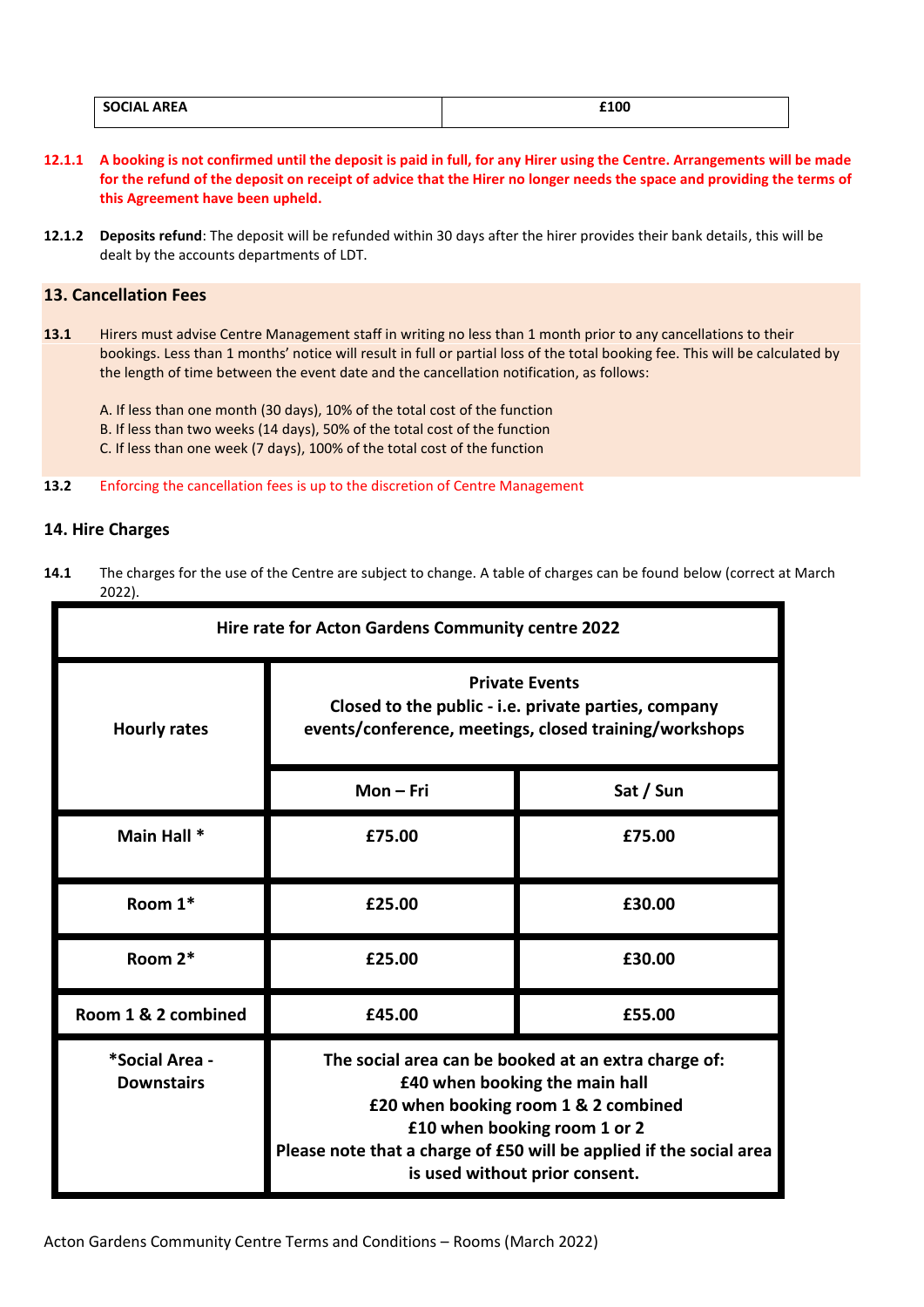| Social Area $-1st$ Floor                                                                                                                                                                | £20.00                                                                                                                                                                                                                                                                                                                                                                      | <b>Restricted Use</b> |  |
|-----------------------------------------------------------------------------------------------------------------------------------------------------------------------------------------|-----------------------------------------------------------------------------------------------------------------------------------------------------------------------------------------------------------------------------------------------------------------------------------------------------------------------------------------------------------------------------|-----------------------|--|
| <b>Kitchen</b>                                                                                                                                                                          | £25.00                                                                                                                                                                                                                                                                                                                                                                      | £30.00                |  |
| Please note the use of the kitchen is included free of charge when booking the main hall or<br>room 1 & 2 combined. Please note that this is not applicable for complimentary bookings. |                                                                                                                                                                                                                                                                                                                                                                             |                       |  |
|                                                                                                                                                                                         | *Charity organisations can apply for 15% discount on private events<br>*Acton Gardens residents will receive 20% discount; proof of residency is required<br>* Acton Gardens residents (Social Housing Tenants) will receive 25% discount; proof<br>of government benefits entitlement is required.<br>NOTE: These discounts are mutually exclusive and cannot be combined. |                       |  |
|                                                                                                                                                                                         |                                                                                                                                                                                                                                                                                                                                                                             |                       |  |
|                                                                                                                                                                                         | *Deposit of £200 for the Main Hall and £100 for other rooms                                                                                                                                                                                                                                                                                                                 |                       |  |
| <b>Cleaning charge</b>                                                                                                                                                                  | Main hall: £55.00 standard charge<br>Room 1 or Room 2: £20.00 (Mon to Fri), £25.00 (weekend)<br>Room 1 & 2 combined: £30.00 (Mon to Fri), £35.00 (weekend)<br>This charge is also applicable to complimentary bookings                                                                                                                                                      |                       |  |

- **14.2** Hire charges are calculated on an hourly basis. The pay scale determines hire charges per hour according to weekday/weekend bookings and the type of Hirer using the Centre.
- **14.3** The booking forms require information which will ascertain the type of Hirer booking the Centre. This includes (not exclusively) the most recent turnover of an organisation. Centre Management staff reserve the right to request additional information.

# **15. Additional Services – Price List**

- **15.1** The use of chairs and tables is inclusive of hourly hire rates.
- **15.2** The charges for the use of additional services are subject to change. A table of charges can be found on your booking application or provided by a member of staff on request.

## **16. Discounts**

- **16.1** Discounts are subject to change. Any additional discounts or negotiation of hire charges are up to the discretion of Centre Management staff. Such as the 20% Acton Gardens Discount and 15% Charity Discount.
- 16.2 Discounts are mutually exclusive and cannot be combined.

#### **17. Operating Procedures**

- **17.1** LDT is not liable for damage to or loss of equipment or belongings of the Hirer.
- **17.2** The Hirer must ensure that:
- **17.3** No lights or lighting fixtures are interfered with in any way.
- **17.4** All decorations including flowers and all equipment other than equipment provided by the Centre must be removed by the end of the event unless an arrangement has been made with Centre Management Staff prior to the booking.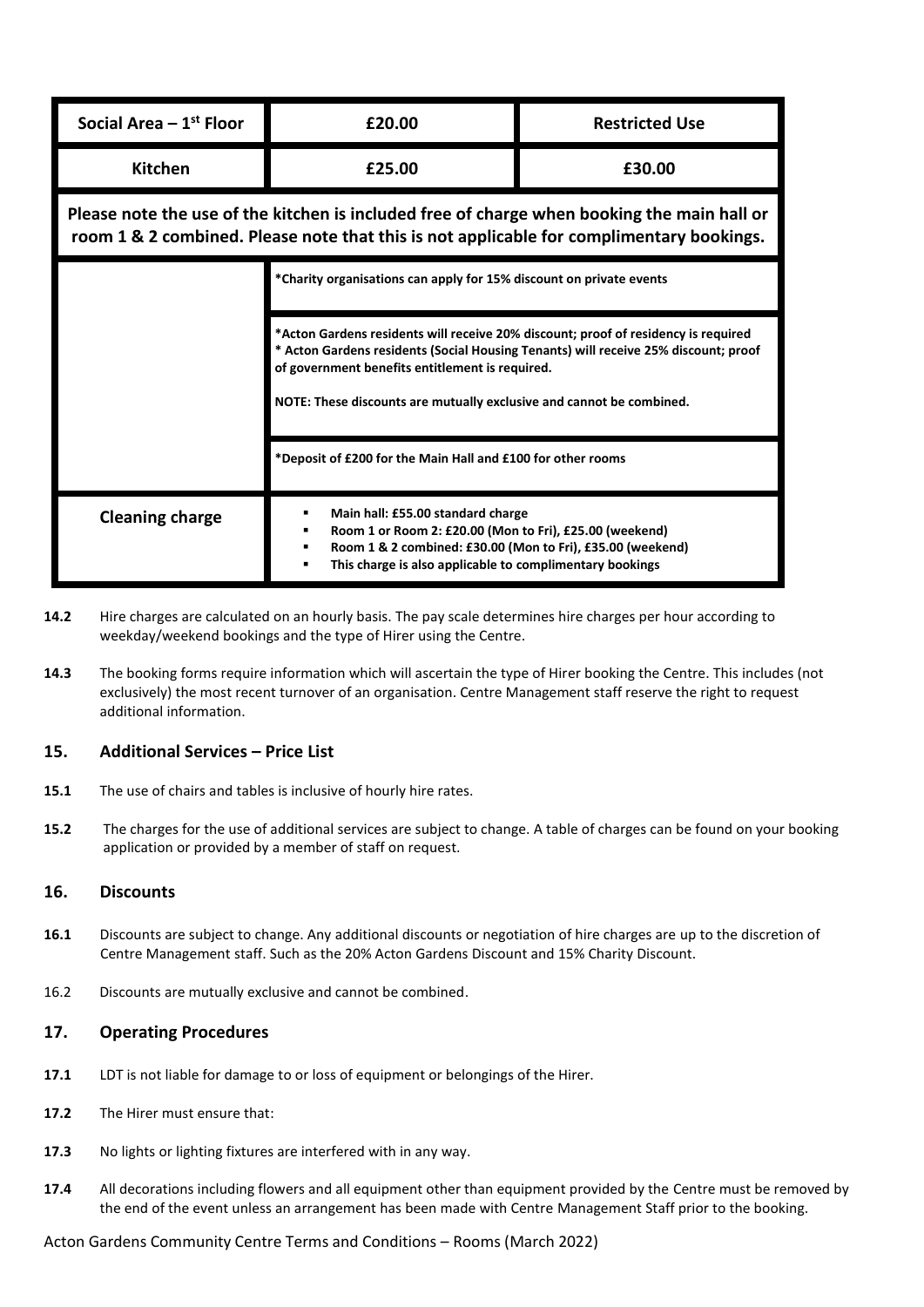- **17.5** No damage is caused to the building or any property, equipment, fixtures, fittings and art work contained within the building.
- **17.6** The Hirer must treat other Centre users with respect including others' equipment and belongings.
- **17.7** The Hirer must promptly report all breakages and damage to Centre Management Staff so that repairs/replacements can be made.
- **17.8** Compensation for damage caused by a Hirer will be required.
- **17.9** Children must be supervised by an adult always while in the facility.
- **17.10** The Hirer is responsible for dealing with any spillages during the time of the hire.
- **17.11** The use of highly flammable materials, including candles, tea lights, and gas catering gel lighter hobs is prohibited.
- **17.12** All emergency exit doors and passageways MUST be left clear at ALL times.
- **17.13** No drugs or illegal substances are to be consumed or brought onto the premises. Anyone found to be using such substances or conducting illicit activities will be removed from the facility, lose their deposit and booking fees, and be reported to the Police.
- **17.14** No food or drink may be taken out of the premises to consume outside.

#### **18. Set up and Cleaning**

- **18.1** Hirers are required to set up for their event, however, we offer a set up service at the following costs: Main hall £35, Room1 &2 combined £20, Room 1 or 2 £15
- **18.2** Please refer to section 14 Hire charge for more information on cleaning charge.
- **18.3** The Hirer is responsible for setting up their own equipment and where necessary to set up equipment owned by the Centre, if previously agreed. It may be possible to negotiate assistance from Centre Management staff where needed. Hirers should indicate their specific equipment, furniture and set up requirements on their booking form.
- **18.4** The Hirer is responsible for leaving the space they use in a clean and tidy state. This includes:
- **18.5** Placing all rubbish in the bins provided.
- **18.6** Putting all tables and chairs away into the storage area in a clean and tidy state.
- **18.7** Rubbishing or taking away any food items left in the kitchen.
- **18.8** Any equipment belonging to the Centre must be safely returned to Centre Management staff.
- **18.9** Only Blue Tack and Sellotape are permitted for decoration use, no pins, tacks, staples or nails may be used.

## **19. Supply of alcohol**

- **19.1** Alcohol may not be provided or consumed at the Centre without prior written permission of Centre Management staff.
- **19.2** Our alcohol policy states only Beer and Wine may be consumed on the premises, this means that no spirits, liquors or cocktails may be on site. An alcohol waiver will need to be signed during the booking process.
- **19.3** The Hirer must not allow the sale of alcohol under any circumstances on the Centre premises. This includes transactions of any sort using coupons, vouchers, or entry tickets.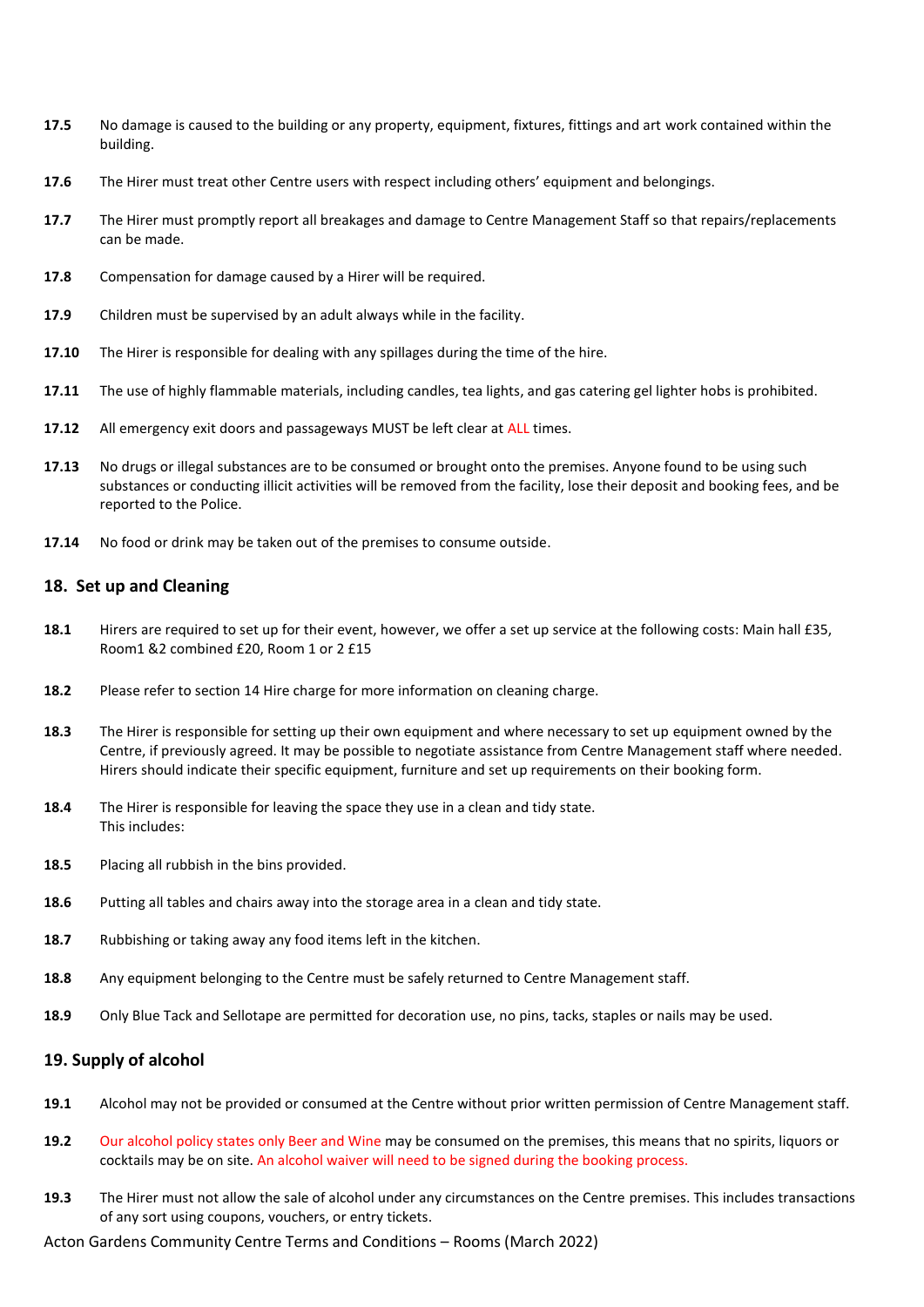- **19.4** The Hirer is fully responsible for their guests if they are supplying alcohol on the premises.
- **19.5** No drinks, glasses or food should be taken out of the premises at any time.

#### **20. Music and noise**

- **20.1** Noise must be kept to a reasonable level. The Hirer is responsible for noise levels when guests are entering and leaving the building. Centre Management staff reserve the right to request Hirers to turn music down if they believe it is above a reasonable level. Where the Centre receives complaints about noise, the Hirer concerned will be liable to lose their deposit and prevented from hiring the Centre again.
- **20.2** We permit the use of the centres own sound system which must be placed at the top end of the Main Hall to direct sound downwards and not in the line of the doors.
- **20.3** If hirers are using the services of a DJ, entertainer or any persons who wish to use their own equipment they must be informed by the hirer that we only permit the use of the Centres sound system. They may bring along their own mixer or cables.
- **20.4** The doors to the Main Hall must remain closed and not wedged open throughout your event to prevent sound travelling outside.

#### **21. Kitchen usage**

- **21.1** Please note the kitchen may be used for free when booking the Main Hall or Room 1 & 2 combined. This is not applicable for complimentary bookings.
- **21.2** All Hirers who are booking the kitchen and not the Main Hall must pay full kitchen rates.
- **21.3** Hirers who intend to book the kitchen must read the LDT LONDON DEVELOPMENT TRUST Food Safety Policy. This is available from Centre Management staff or the LDT LONDON DEVELOPMENT TRUST website. Please ensure that you understand this and communicate it to your other kitchen users.
- **21.4** Distributing food to members of the public is done by the Hirer at their own risk.
- **21.5** Ensure that no fats, oils or grease is poured down the kitchen sink.

#### **22. Health and safety**

**22.1** We advise that all Hirers to read the LDT LONDON DEVELOPMENT TRUST Health and Safety Policy. This is available from Centre Management staff. The main points for Hirers to be aware of are:

- **22.2** A Fire Marshal will be onsite in the building at all times.
- **22.3** A Risk Assessment Summary for the building can be found in Schedule 2. As part of their booking, all Hirers are responsible for their guests being aware of this.
- **22.4** Regular Hirers must provide Centre Management staff with a risk assessment for their specific activity.
- **22.5** Face covering is advised if necessary and as a matter of personal preference when in and around the community centre.
- 22**.6** Visitors are advised to use the hand sanitisers provided and hirers must encourage hand hygiene.
- 22.7 Hirers are advised to stick to their capacity guidelines to ensure adequate health and safety and to observe social distancing where possible.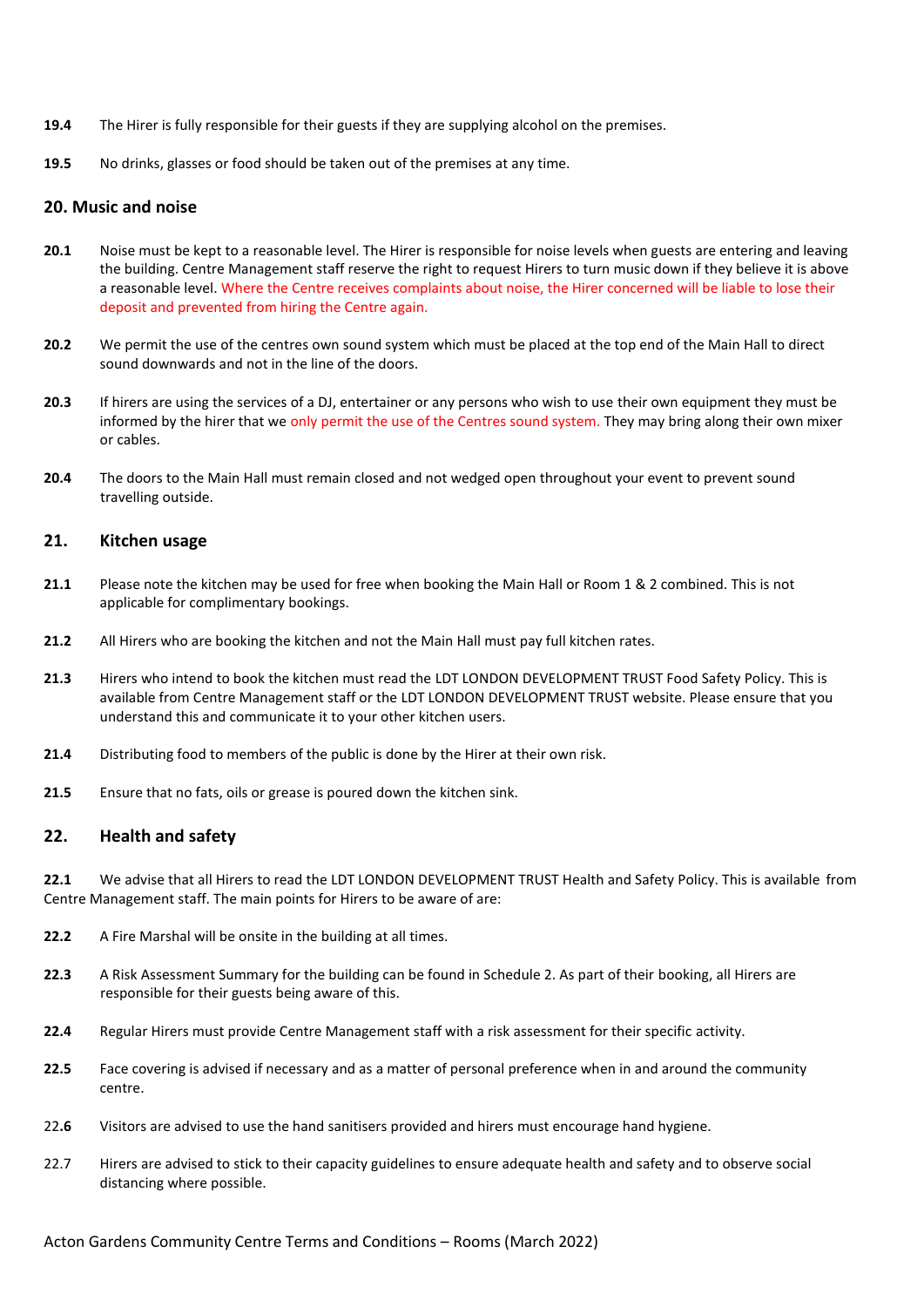# **23. Safeguarding children and vulnerable adults**

- **23.1** Any Hirer using the Centre for activities with children, young people or vulnerable adults must provide Centre Management staff with evidence of their suitability to work with such groups. This includes DBS checked staff and relevant policies.
- **23.2** Our Safeguarding children and vulnerable adult's policy is available from the LONDON DEVELOPMENT TRUST website.
- **23.3** Children must be supervised at all times by the Hirer and must not be left unaccompanied while waiting for activities to begin.

# **24. Smoking policy**

#### **24.1 All inside facilities at the Centre are no smoking areas.**

**24.2** All Hirers are advised that smokers should limit their time outside the building and keep noise to a minimum while the event is taking place. Please use cigarette bins to dispose of cigarettes. Non-compliance with this policy may result in a loss of deposit and the person or organisation being refused future use of the Centre.

#### **25. Insurance**

- **25.1** The Centre is insured against any claims arising out of its own negligence.
- **25.2** All Hirers are responsible for making arrangements to insure against any third-party claims which may be taken against them or their organisation while using the facilities. Regular Hirers will be required to show proof of necessary insurance cover before hire is approved.
- **25.3** Any hirers wishing to provide a bouncy castle for their event must sign a public liability form for this from LDT LONDON DEVELOPMENT TRUST.

# **26. Storage**

- **26.1** The Centre can provide limited storage with the agreement of Centre Management staff. Items are left at the user's own risk. Items not cleared within two weeks of a request to move them will automatically be removed. There will be a charge for this.
- **26.2** Hirers may store small amounts of non-perishable goods within kitchen cupboards in agreement with Centre Management staff. They do so at their own risk.

# **27. Loss and damage to property**

- **27.1** The Centre does not accept responsibility for the loss or damage to Hirer's property.
- **27.2** Loss or damage to the Centre's property including any art work, caused by the Hirer must be paid for by the person or organisation concerned.

# **28. Complaints**

**28.1** A complaint form is available from Centre Management staff. Any complaint should be addressed to Centre Management staff in the first instance, who will provide a response within one week. If not satisfied with the response, the complainant should refer to the LDT LONDON DEVELOPMENT TRUST Complaints Procedure Policy which is available on the LDT LONDON DEVELOPMENT TRUST website or from Centre Management staff.

# **29. Photo permission**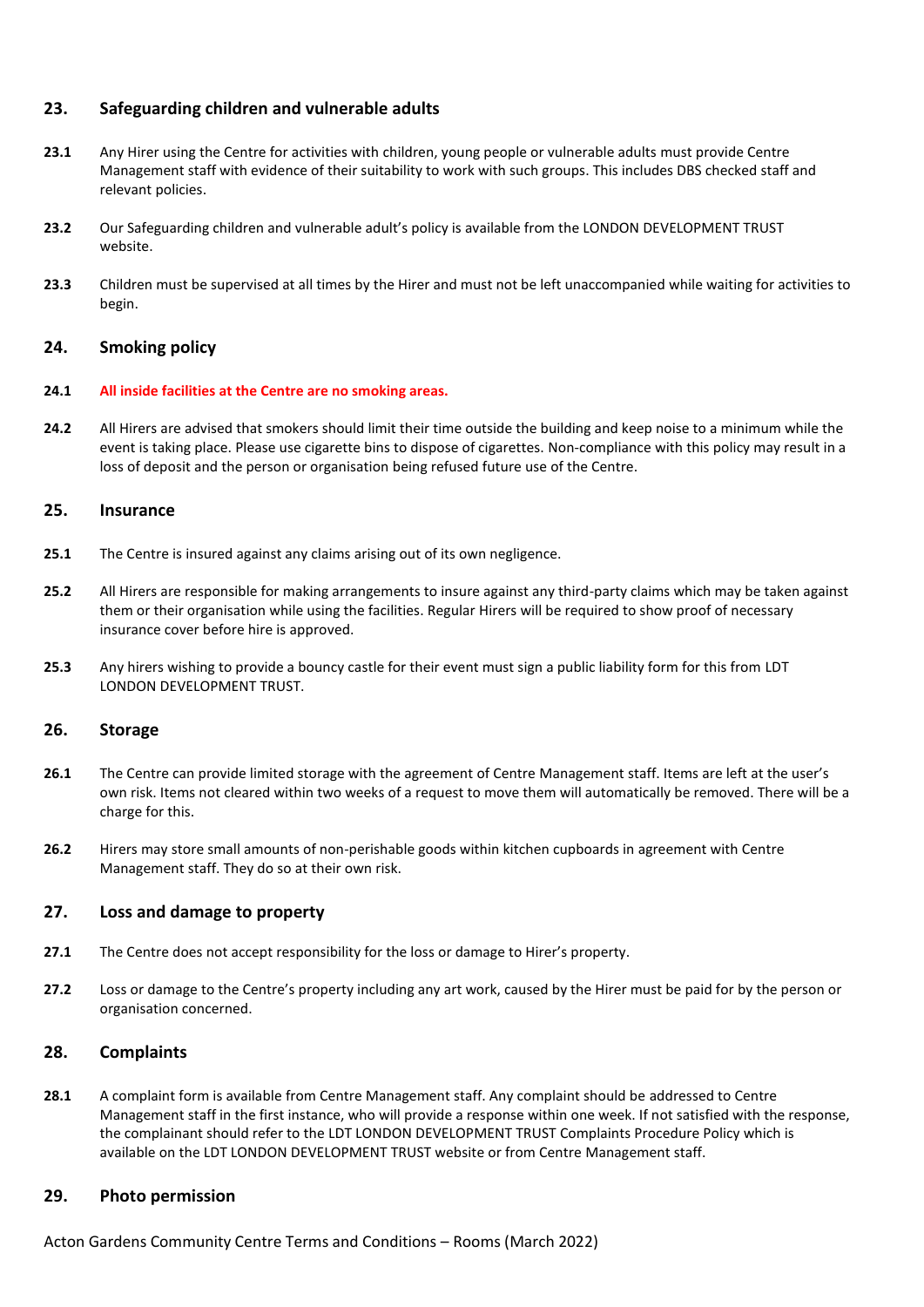- **29.1** The Hirer agrees to allow LDT LONDON DEVELOPMENT TRUST to take photos of the Hirer's activities within the building unless prior exemption from this clause has been requested. Photos will be used for the express purpose to advertise specific activities taking place to the local community, or services offered by the Acton Gardens Community Centre. These photos may be used on the LDT LONDON DEVELOPMENT TRUST website, newsletter, emails, and other social media.
- 29.2 Photos will only be taken by the centre where prior consent has been gained from the specific hirer.
- **29.3** It is the responsibility of the Hirer to seek delegate permission and let them know photos may be taken.
- **29.4** We will ensure that signage is displayed around the building to raise awareness of this

# **Schedule 2: Centre Risk Assessment - Summary Existing Controls**

# **1. Slips & Trips**

- Cabinet doors and drawers kept closed when not in use
- Clear fire exit route is maintained at all times
- Any damage to flooring to be reported to Centre Management staff immediately
- Regular cleaning of the floors, including stairs
- Appropriate lighting levels including stairs

# **2. Fire**

- Fire Risk Assessment for the building
- Smoke detection throughout the building
- Fire evacuation procedures carried out by staff
- No flammable materials used or stored
- Regular fire drills carried out
- Fire alarm tested weekly
- Fire escape routes kept clear at all times and exits clearly marked
- No smoking policy maintained
- Fire extinguishers provided and accessible at all times

•Portable heaters and fans switched off at night

# **3. Electric shock; Scalds/burns; Food poisoning; Rodents/vermin**

- Kitchen equipment tested to Council approved frequencies
- Regular cleaning of kitchen areas, fridges, etc
- Daily disposal of food waste and food kept in appropriate cupboards or fridges
- HACCP which outlines how food risk is managed in the Centre

# **4. Falling materials from insecure stacking or storage**

• Adequate storage space/shelving provided including low level storage

# **5. Electric shock or faults**

• All equipment purchased meets EC standards

• Portable appliance testing carried out at Council approved frequencies – items labelled with last test date – and by approved contractors.

- Staff not to attempt any electrical repairs themselves but to report problems
- Extension leads must not be plugged into other extension leads

# **6. Unauthorised entry**

- Members of the public not allowed in staff areas unless they are an invited visitor
- Visitors to be accompanied at all times